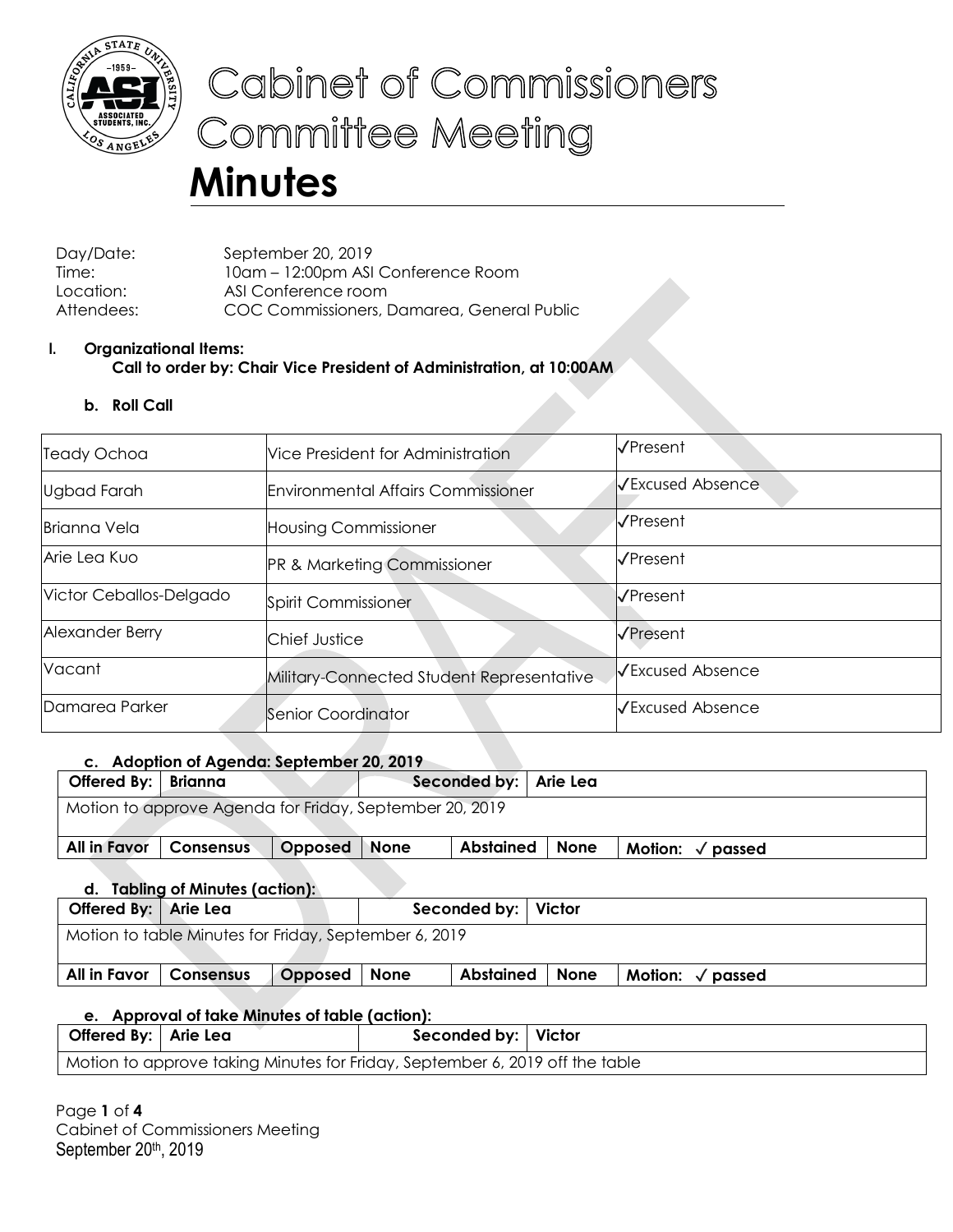| All in Favor   Consensus   Opposed   None |  | Abstained   None | Motion: $\sqrt{\,}$ passed |
|-------------------------------------------|--|------------------|----------------------------|

|              | <b>Approval of Minutes (action):</b>                    |         |             |                       |      |                                                |
|--------------|---------------------------------------------------------|---------|-------------|-----------------------|------|------------------------------------------------|
|              | Offered By:   Brianna                                   |         |             | Seconded by:   Victor |      |                                                |
|              | Motion to approve Minutes for Friday, September 6, 2019 |         |             |                       |      |                                                |
| All in Favor | <b>Consensus</b>                                        | Opposed | <b>None</b> | Abstained             | None | <b>Motion:</b><br>$\sqrt{\overline{p}}$ passed |
|              |                                                         |         |             |                       |      |                                                |

# **II. Public Forum**

This time is allotted to members of the public to address the board regarding items not included on the meeting agenda. Speaker cards are available for those wanting to speak on agenda items as listed below. Those comments will be heard as the item is introduced.

# **III. Discussion Items**

- **1. COC Budget: The Cabinet will discuss the ASI Programming Budget for the Fall Semester.**
	- **Teady**: To remind everyone of their budget. Do not overspend, the budget is for the whole year
	- **Alexander**: Money for Robert's Rules training will come from Marketing, maybe PRMC
- **2. October 31: The Cabinet will discuss ideas for the upcoming event.**
	- **Teady**: It is the harvest festival, from 4pm to end of soccer game. Tailgate, Halloween
	- **Victor**: Costume contest and Kick off will have prizes, mostly the ASI part will be from 4pm-7pm. We are going to try to start having a student section to hype up crowd.

## **3. International Festival: The Cabinet will discuss ideas for International Festival and volunteer opportunities.**

 **Arie Lea:** It will be in the plaza, EPC and ASI will have a booth to talk about their committees. We need help with doing a runthrough with organizing. Also for volunteering. The festival is a collaboration between ASI and International Office for International Education Week. There are crafts booths and other venders, there will be a food truck, and we need Screaming Eagles to help volunteer. It will be on November 21 from 10am-2pm with the showcase from 11am-1pm.

## 4. **Beach Clean-Up: The Cabinet will receive an update on the Beach Clean-Up.**

**Teady (on behalf of Ugbad)**: Carpooling and transportation all set up for students, there are biodegradable bags/gloves, buckets, granola bars. Parking passes will be provided

## **5. Housing: The Cabinet will discuss potential collaborations with events and programming with Housing and Residence Life.**

 **Brianna:** I collaborated with RA groups for ASI presentations and students were very interested. For November, we are planning a "Friendsgiving" for residents who don't go home for Thanksgiving, one week before the break. We would like to collaborate with the rest of ASI for food for the event. It will be open to all residents

## 6. **Open forum**

- **Arie Lea:** I put together an in-class tabling schedule with tentative dates. Should I choose dates or ask for ASI members to choose a date.
- Alex: You can put both dates and sign up members and remove the date with the least number of sign ups
- **Teady**: Just choose the dates.
- **Brianna**: For RHA, there have been interviews all this week and hopefully by Wednesday there will be a full board.

# **IV. Reports:**

- **Vice President for Administration:** I signed Arie Lea's and Victor's program proposals and I am working with Brianna on hers. I will send an email out to the Screaming Eagles to get them started. I got shirts and lanyards for them. There will be another orientation from 2pm-3:30pm. We need volunteers for National Voter Registration Day.
- **Spirit Commissioner:** I am working on the Halloween event and the Pink Game. We will work with the athletics director to see where we can get plugged in. We are going to work on doing tabling for the events.
- **Environmental Affairs Commissioner:** Not here to attend but has report. EPC will be starting some projects with water refill stations. Post event evaluations will be sent out next week and I will present feedback next meeting.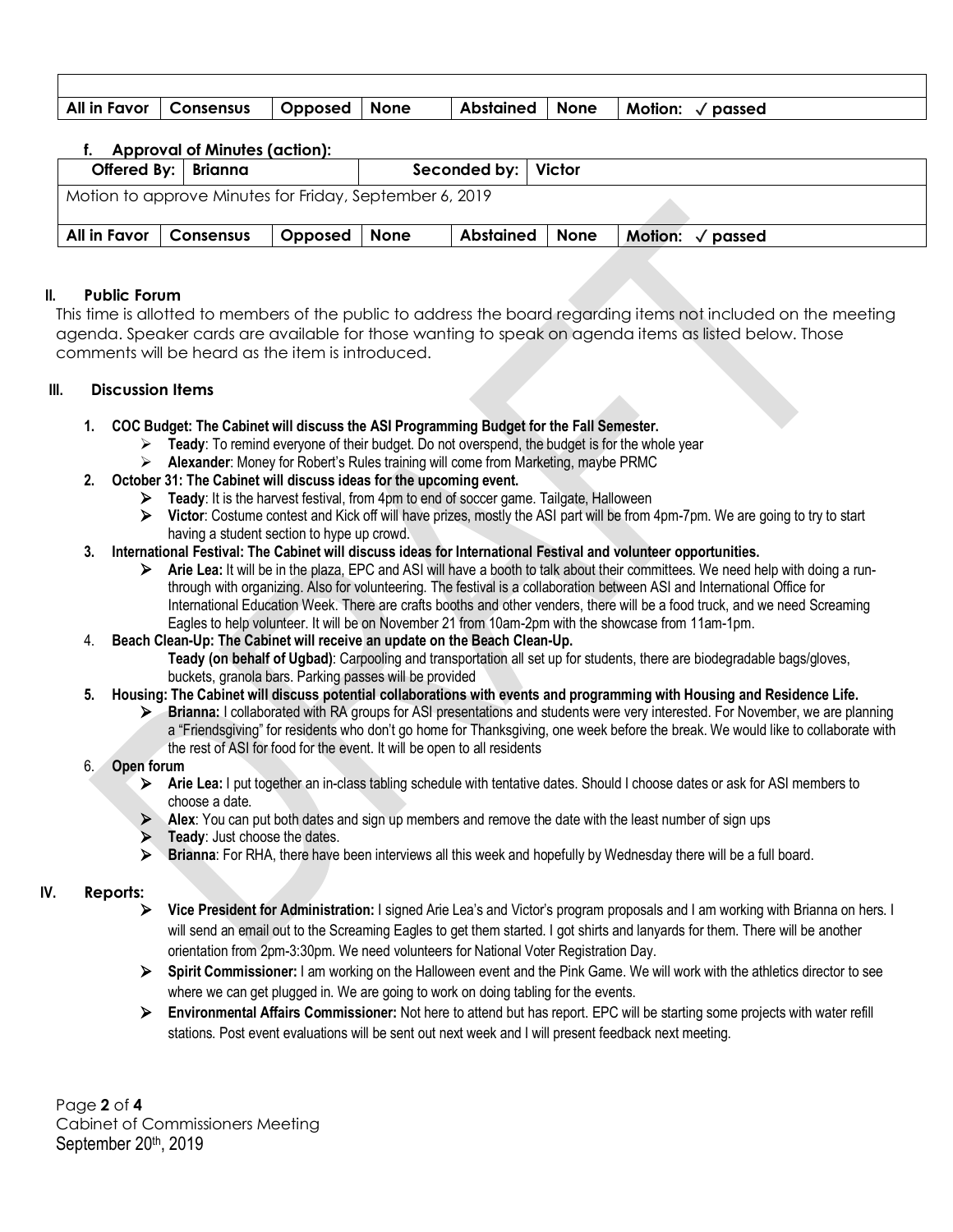- **Housing Representative:** There may be a candidate for the Elections and Outreach Commissioner that I met at one of our ASI presentations in housing.
- **PR and Marketing Commissioner Representative:** I've been meeting with the International Office each week. I am deciding on the day for weekly tabling, probably Monday or Wednesday morning, I am almost done with the in-class presentation.
- **Chief Justice:** I have reached out to CSI to work on the Robert's Rules training for clubs and hopefully have a program proposal by next week. Also a "know your rights" program to tell students their rights for grade appeals, title IX, and student grievances. I will work with you on this. We can incorporate know your rights as a service ASI provides to students.

# **V. Special Presentations**

#### **1. Teach for America: The cabinet will listen to a presentation on Teach for America and the benefits of it**.

 $\triangleright$  Andrea: Hi, I'm the student ambassador for Teach for America (TFA). TFA is a non-profit organization that aims to end education equality. The education system was not designed to help all students, especially students of color, but TFA aims to help that. For those who join, you will have a six-week long summer training and then you will be teaching for two years. You work towards your credentials during that training. You do not have to be majoring in a field related to education, we have many people who have taught with us who have gone in the medical field and the skills you learn from this are applicable to every job you could have in the future. There are some people who do a master's program during this and you can get a scholarship from TFA. There are 51 different regions across the U.S. and there is a 80-90% chance you will be placed in the region you have requested. This is a salary based job where you get health benefits and a retirement plan. If you are not graduating in the spring, you can still apply so you can be put in the system and we can keep in touch with you so that, when you do graduate, you can join us. You need a bachelor's degree and a 2.5 GPA, and extracurricular activities will help you in the application process. Again, these skills can be used for any job and you will be helping students who do not have resources to do well in education.

## **Adjournment**

| Offered By: Arie Lea |                                            |         |        | Seconded By:   Victor |      |                            |  |
|----------------------|--------------------------------------------|---------|--------|-----------------------|------|----------------------------|--|
|                      | Motion to adjourn the meeting at 10:44 am. |         |        |                       |      |                            |  |
|                      |                                            |         |        |                       |      |                            |  |
| All in Favor         | <b>Consensus</b>                           | Opposed | I None | <b>Abstained</b>      | None | Motion: $\sqrt{\ }$ passed |  |